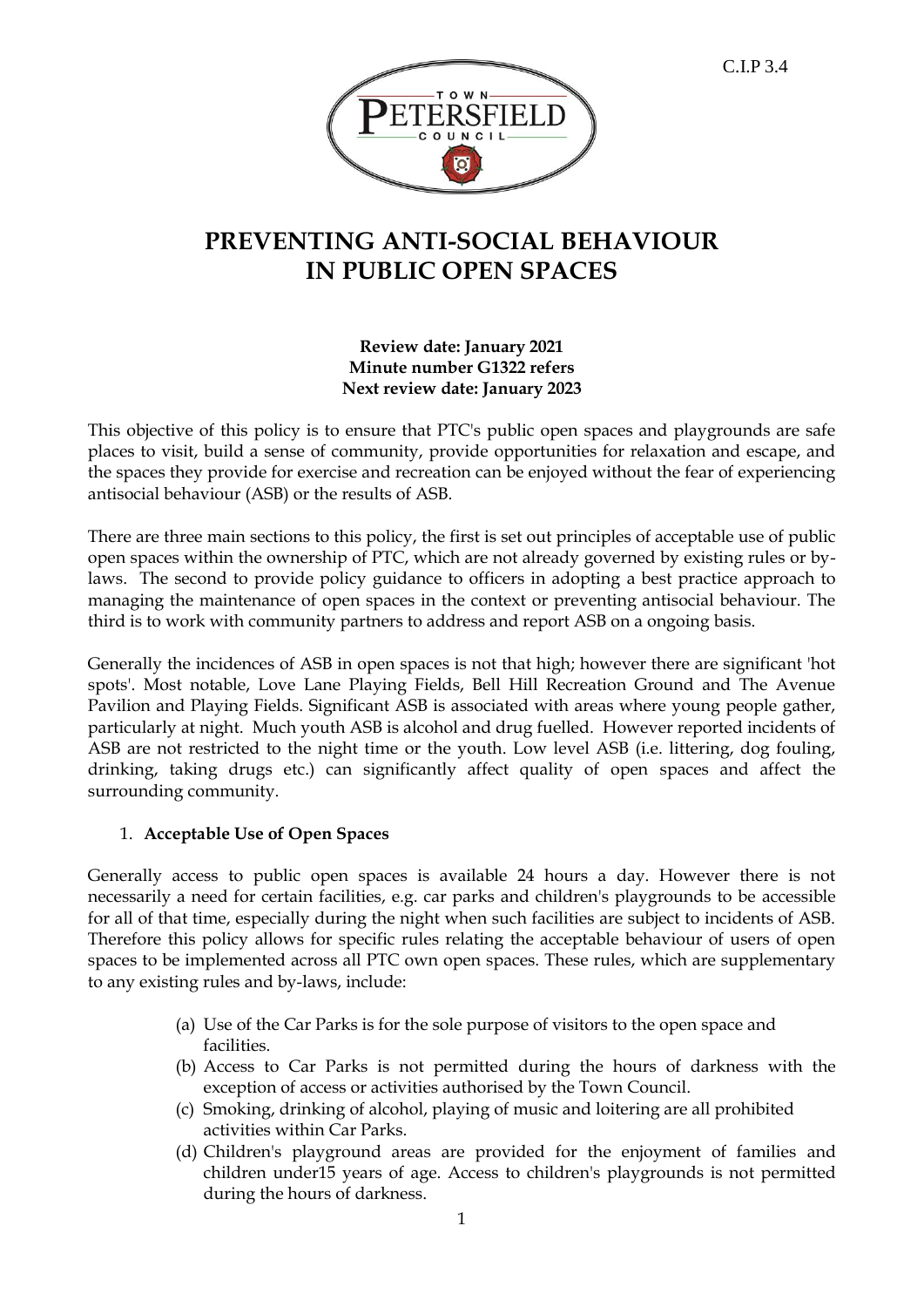- (e) No person may smoke in any playground or other place in any open space in contravention of a notice prohibiting smoking.
- (f) No person may consume alcohol in any playground or other place in any open space in contravention of a notice prohibiting consumption of alcohol.
- (g) No person may behave in a manner likely to cause a nuisance to or intimidate other users of the open space and playgrounds.

By making a demonstrable statement, which could be supported by high profile publicity of the rules, about the acceptable behaviour it allows open space users, residents and council officers to be clear in what is considered anti-social and whether to challenge or report such behaviour. It also sets a baseline to report against such that if Council was to consider the introduction of by-laws or ask the relevant authorities (e.g. EHDC) to investigate implementing Public Spaces Protection Orders there would be good supporting evidence.

#### 2. **Maintenance of Open Spaces**

Well maintained facilities can discourage ASB by encouraging their patronage. An open space that is well used and busy is safer as a result of self-policing by the open space users. Encouraging greater use of open spaces allows the community to take back its green spaces from the minority who misuse them, and a greater sense of ownership and responsibility brings a reduction in other forms of antisocial behaviour such as graffiti, drinking drug taking and littering.

- 2.1. Council will respond rapidly to problems such as vandalism, this sends a clear message that such abuse will not be tolerated. Council Officers have delegated responsibility to authorise repair to such malicious damage up to a cost of £2,000 per incident to ensure open spaces are kept in a well presented state. Repairs which cost in excess of £2,000 must also be approved by the Town Mayor and Chairman of both the Grounds Committee and Finance & General Purposes Committee. Such incidents will be logged in accordance with section 4(b).
- 2.2. The presence of people who are perceived to be custodians of an open space acts as a strong deterrent to antisocial behaviour, and also as a reassurance to park users that a particular space is safe. Grounds Staff carrying out their work in the parks can also give a sense of security, particularly when they wear a recognisable uniform, their presence discouraging anti-social behaviour. Consideration should be given to complementing the Grounds Staff with volunteers from the community.
- 2.3. Even in the absence of a 'custodian', clearly displayed details of someone to contact to respond to antisocial behaviour allow members of the public to take action against this problem. In addition, Council should ensure that it is easy and straightforward to report incidents of ASB through the Council's website and social media pages.
- 2.4. Reasserting the clarity of design with open vistas and clear sight lines. This means ensuring that hedgerows, trees, signs and any buildings do not create areas that are hidden from view, which could encourage ASB to develop. Therefore the scheduled maintenance of trees, hedgerows, bushes and brambles should take specific account of this requirement. Areas not already on routine maintenance schedules should be added where the possibility of creating such hidden areas is identified. If, through reports from the police or members of the community, areas are identified as harbouring ASB, they should be assessed and treated with priority by officers of the Council. Future infrastructure modifications that are undertaken on open spaces must also take this requirement into account during the design process.
- 2.5. Regular, scheduled patrols, to clear areas of litter, along with frequent emptying of bins promotes a tidy image and sense of ownership of open spaces.
	- a) Litter Bins should not be allowed to overflow and contribute towards an untidy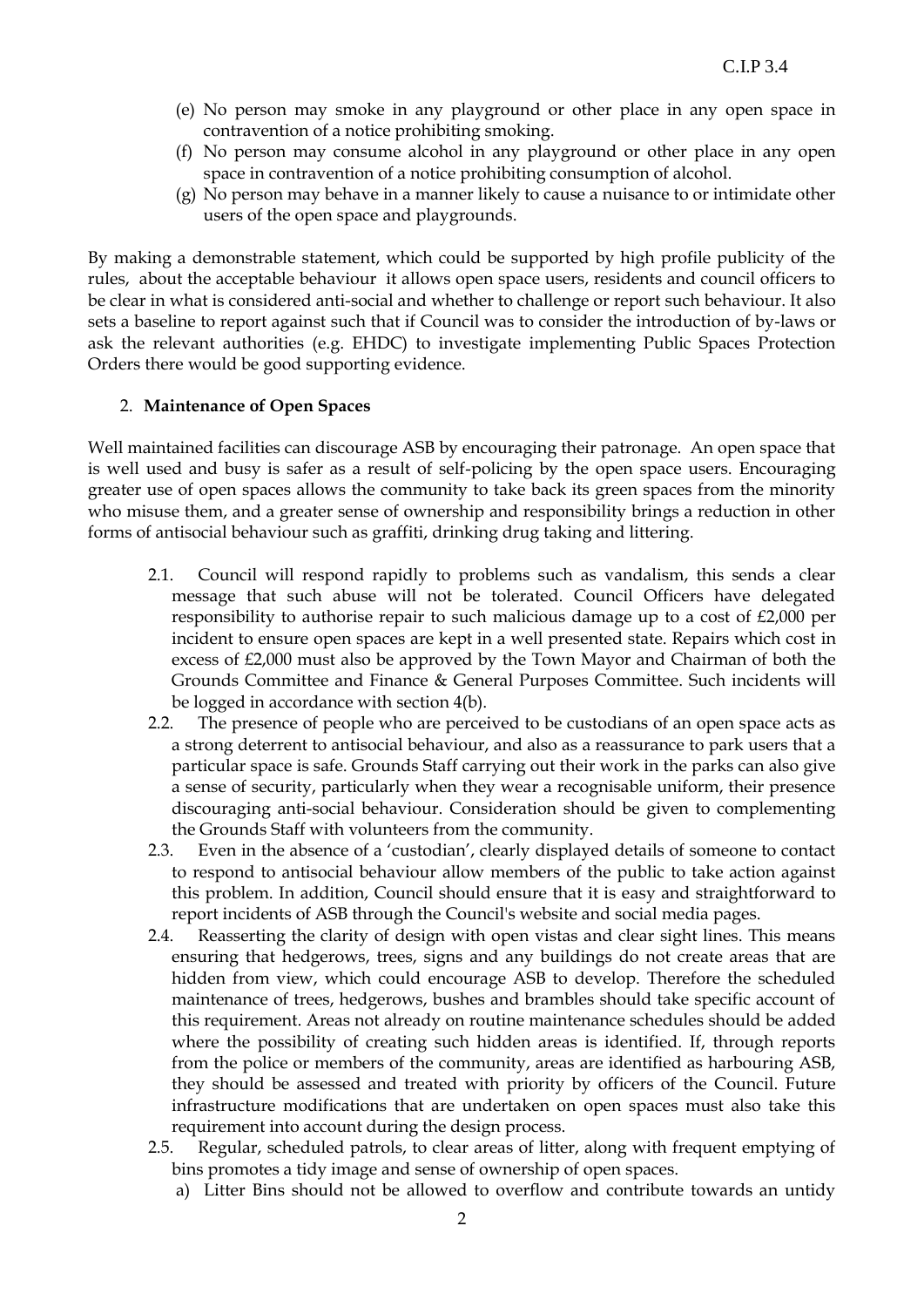appearance. During foreseeable busy periods, for example, events or seasonal periods, additional plans must be put in place by officers to ensure that this work is resourced appropriately.

- b) Tenants and concession holders of facilities within PTC's open spaces must ensure that refuse arrangements do not contribute towards an untidy appearance.
- c) The placing of litter bins shall be optimised for maximum footfall. Council officers should pay due regard to the positioning of both new litter bins and when replacements are required, taking into account that an existing location might not always be the most effective. Litter bins should, primarily be sited adjacent to paths and entrance/exit points to open spaces.

#### 3. **Security Measures**

Target hardening (the redesign of facilities and equipment to make them near indestructible, and less susceptible to theft, vandalism and abuse) should not be used as the only response to problems of anti-social behaviour in public space, but should be employed selectively where they will be effective, and as part of a co-ordinated approach. Such measures include:

- (a) The installation of CCTV at the Avenue pavilion, Love Lane Playing Fields and Bell Hill Recreation Ground.
- (b) The installation of fencing and physical 'padlocking' of open spaces, or parts of, children's playgrounds outside of the hours of acceptable use.
- (c) The installation of barriers or gates which can be secured to prevent access to car parks outside of the hours of acceptable use.
- (d) To removal or redesign of facilities or equipment which is subjected to repeated incidents of vandalism.

## 4. **Reporting and working with partners**

Work with partners towards reducing antisocial behaviour and crime in open spaces.

Tackling the issue of anti-social behaviour is a complex and difficult job, and requires involvement of a number of groups. When these groups work together, particularly when there is community involvement, many of these issues can be reduced or eliminated. Council should proactively work with other partners, EHDC, the police, community residents in seeking to manage ASB. At a more strategic level, regular meetings should place between the police, community wardens and officers from EHDC and others to discuss ways of tackling specific problems, and providing support to the community by engaging young people who are often involved in antisocial behaviour.

- (a) Council representatives should attend the meetings of the Community Tasking and Coordinating Group (CTCG), led by EDHC, to both report and understand action being taken by the statutory authorities on ASB issues. Reports from CTCG should be presented to the Grounds Committee or Full Council.
- (b) Council Officers must maintain an incident log of all ASB incidents reported by members of the community, council officers or council members. Regular reports of the incident log will be presented to the Grounds Committee by the Senior Groundsman on at least a quarterly basis.

## 5. **Policy Review**

This policy will be reviewed in January 2023